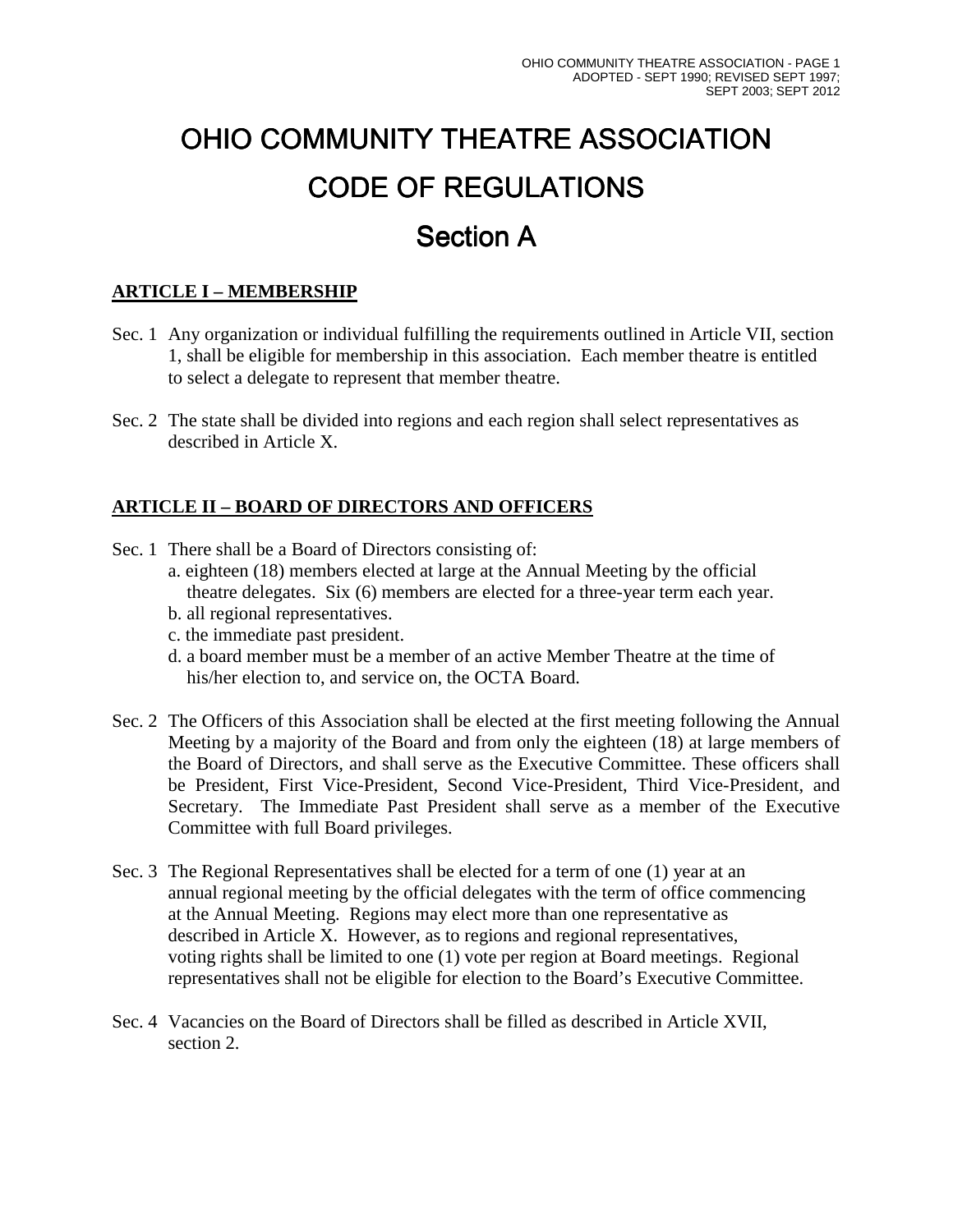## **ARTICLE III – DUES**

Membership dues shall be established by the Board of Directors according to classification of membership, as defined in Article VII, section 1, and assessed annually.

## **ARTICLE IV – MEETINGS**

- Sec. 1 There shall be an Annual Meeting of the Association. Additional Association meetings may be called as deemed necessary by the Executive Committee or 30% of the Member Theatres.
- Sec. 2 In matters not addressed by the Code of Regulations and policies, the Association shall be governed by Robert's Rules of Order (most recent edition).

## **ARTICLE V – AMENDMENTS**

Amendments to this Code of Regulations, Section A, shall be made only at its Annual Meeting, by a minimum two-thirds (2/3) vote of the Member Theatre Delegates present, provided the proposed amendments have been endorsed by fifteen (15) Member Theatres or a majority of the Board of Directors, and presented to the Executive Committee. The proposed amendments shall be sent in writing by USPS (or other private carrier) to all Member Theatres at least thirty (30) days prior to the scheduled Annual Meeting.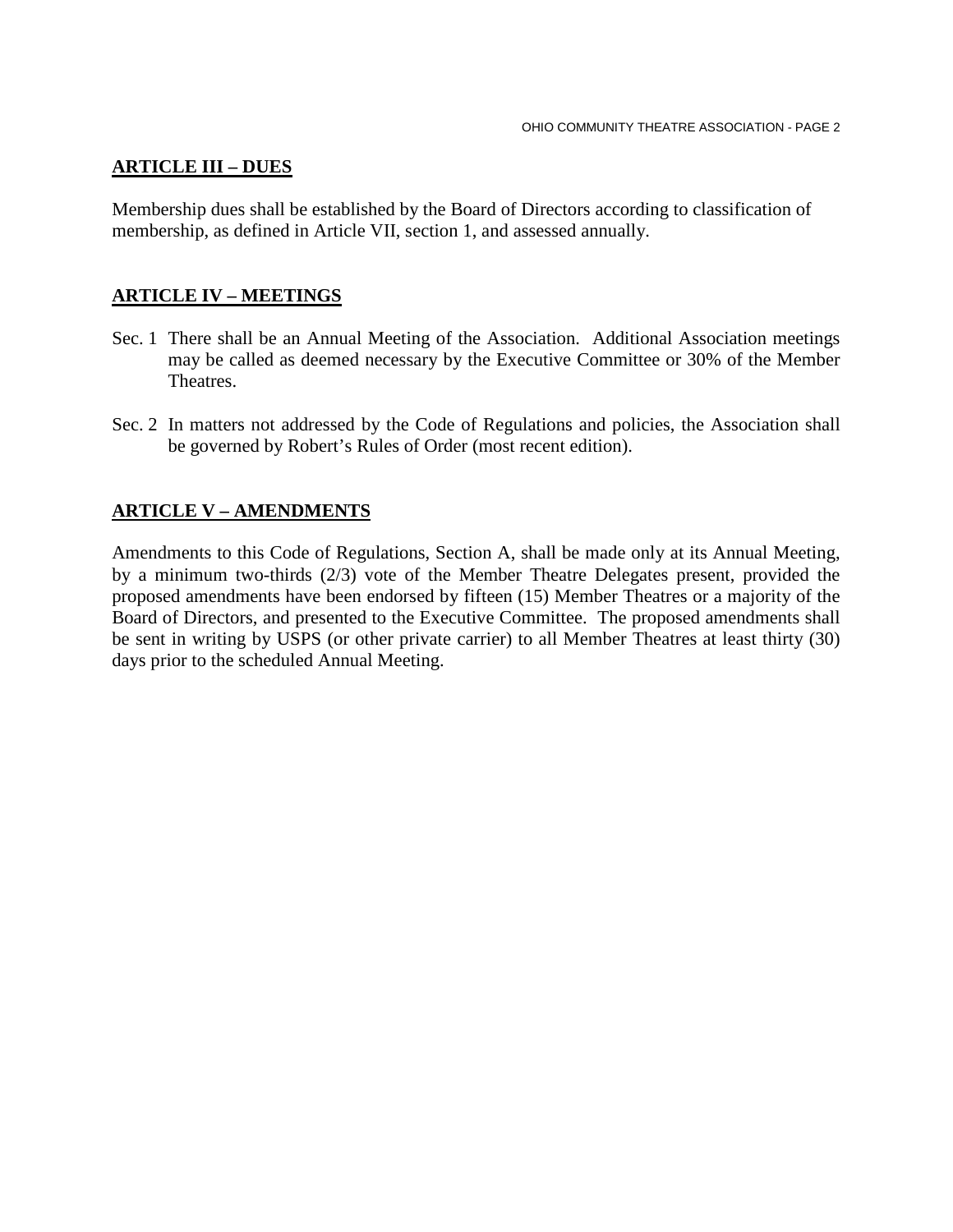# OHIO COMMUNITY THEATRE ASSOCIATION COMMUNITY THEATRE ASSOCIATION CODE OF REGULATIONS SECTION B

#### **ARTICLE VI - PROGRAM**

- Sec. 1 The Ohio Community Theatre Association (OCTA), hereinafter "the Association", shall establish programs to develop excellence in live theatre and to promote interest in the theatre arts in Ohio.
- Sec. 2 This Association shall conduct an Annual Conference encouraging participation in community theatre and exchange of ideas among its members and others involved in the arts.
- Sec. 3 A manual, known as "Policies and Procedures," shall be created and maintained by the Board of Directors. This manual shall include job descriptions, fee schedule, attendance policy, financial policy, and other Association policies.

 The maintenance and updating of this manual is assigned to the Administrative Division, which shall see that all Board members receive a copy of the manual, as well as any subsequent changes or additions.

#### **ARTICLE VII - MEMBERSHIP**

- Sec. 1 The following memberships shall be recognized:
	- a. Member Theatre Any non-professional, non-profit community theatre having a regular annual, publicized schedule of one (1) or more theatrical productions in which members participate voluntarily for their own enjoyment and/or that of the general public. The Member Theatre may or may not have a paid staff. Member Theatre delegates shall each have one vote at the Annual or called general meeting of the Association.
	- b. Affiliate Theatre Any theatre group desiring benefits of affiliation with OCTA, but not meeting requirements stated in Sec. 1 (a). Affiliate Theatres shall receive all benefits of membership except the right to vote and the privilege of participating in OCTA Fests.
	- c. Other Categories
		- 1. Individual Any person shall be eligible for Individual membership in the Association, but shall have no voting rights.
		- 2. Arts Service Organizations State-level Executive Directors/Secretaries of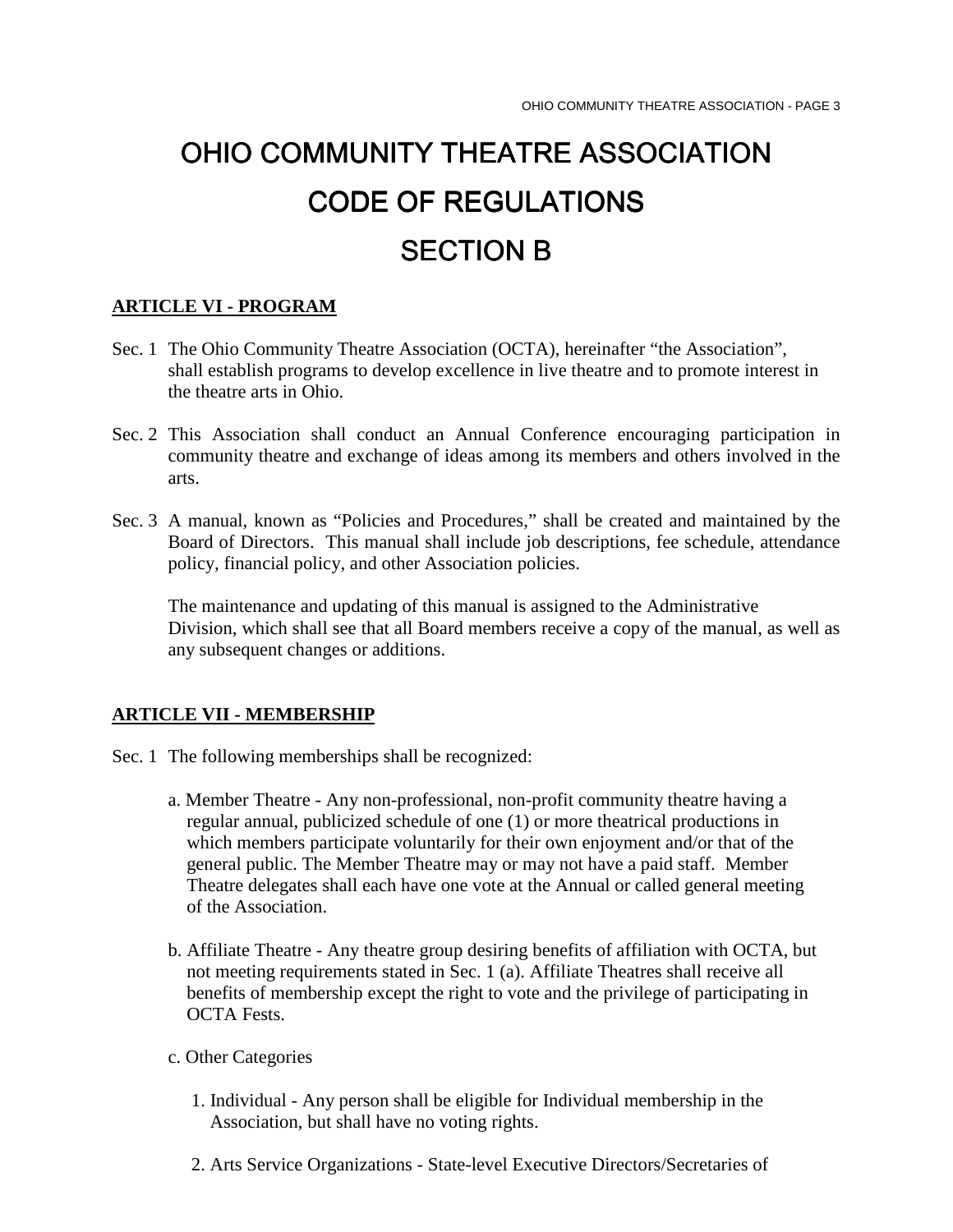Ohio Arts Council and Arts Service Organizations shall be eligible for this special membership, but shall have no voting rights.

OHIO COMMUNITY THEATRE ASSOCIATION - PAGE 4

- 3. Honorary Lifetime Member Any person who has achieved outstanding success in or contributed invaluable service to the community theatre movement may be elected an honorary lifetime member of this Association by a unanimous vote of the Board of Directors. Such members shall have no voting rights.
- Sec. 2 The Board of Directors shall have sole authority in determining the membership category of all applicants.
- Sec. 3 Charter membership is granted to those theatre organizations that were enrolled on or before August 1, 1953. These theatres are (in alphabetical order):

 Athens Summer Theatre (also known as Ohio Valley Summer Theatre) Bucyrus Little Theatre Civic Theatre of Springfield Columbus Players Club Coshocton Footlight Players East Liverpool Pottery Players Elyria Playmakers Piqua Players Sandusky Harlequins Toledo Repertoire Little Theatre

## **ARTICLE VIII - OFFICERS AND BOARD OF DIRECTORS**

- Sec. 1 Election The elected officers, designated in Article II, section 2, shall be chosen from, and by a majority vote of, the Board of Directors at the first Board Meeting following the Annual Meeting, and serve for a term of one (1) year.
- Sec. 2 Duties of Officers
	- a. The President shall:
		- 1. preside at all meetings;
		- 2. enforce all laws and regulations relating to the administration of the Association;
		- 3. serve as Director of Operations, overseeing the operations of the Board, as defined in "Policies and Procedures";
		- 4. be responsible for the Job Descriptions and the implementation of same;
		- 5. create all special committees
		- 6. perform all duties implied by this office.
	- b. The First Vice-President shall:
		- 1. assume the duties of the President in his/her absence;
		- 2. chair the Programming Division;
		- 3. perform all duties implied by this office.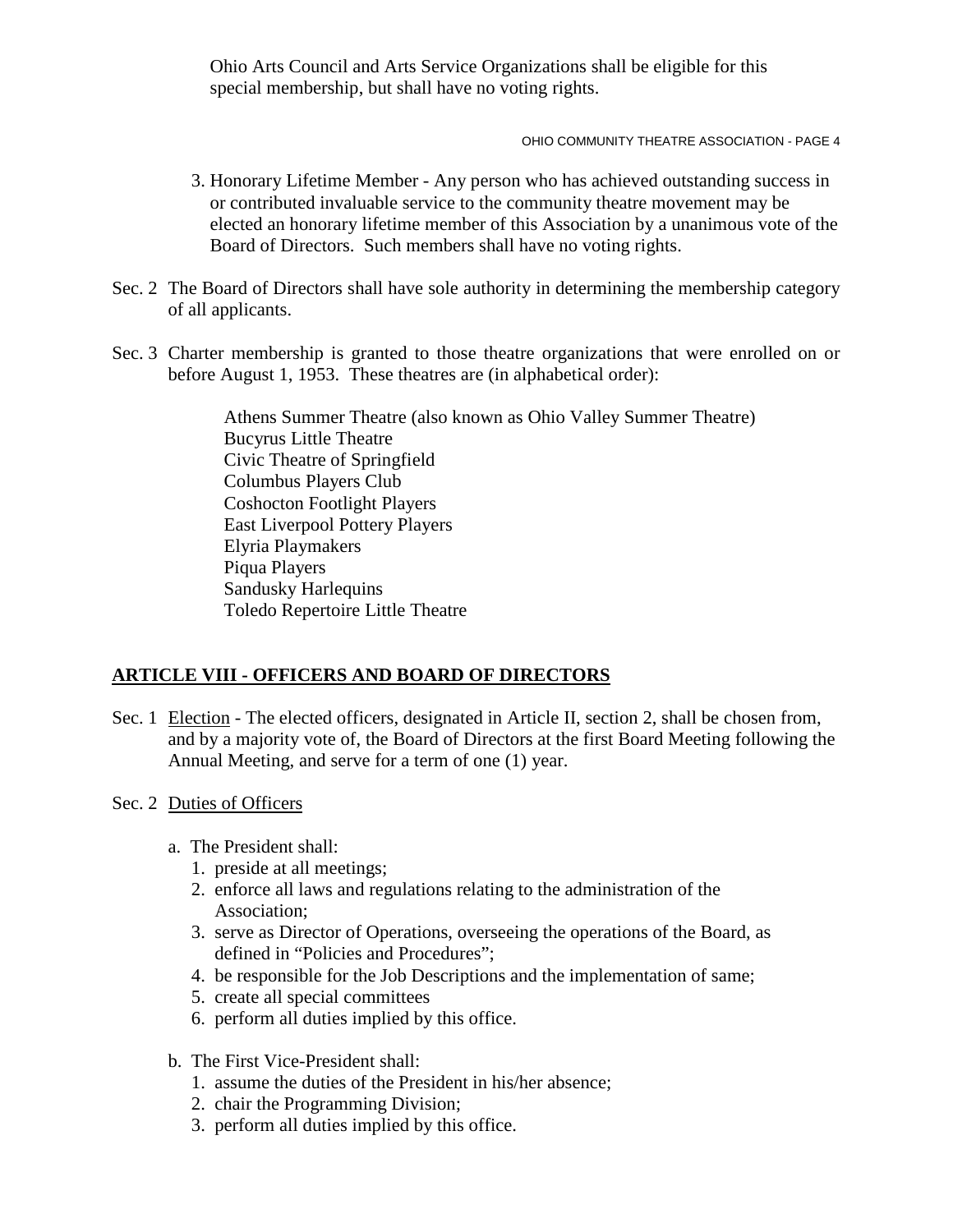- c. The Second Vice-President shall:
	- 1. assume the duties of the First Vice-President in his/her absence;
	- 2. chair the Marketing/Membership/Public Relations Division;
	- 3. perform all duties implied by this office.

OHIO COMMUNITY THEATRE ASSOCIATION - PAGE 5

- d. The Third Vice-President shall:
	- 1. chair the Finance Division;
	- 2. coordinate with the treasurer, who is appointed by the Executive Committee.
	- 3. perform all duties implied by this office.
- e. The Secretary shall:
	- 1. perform all duties implied by this office;
	- 2. chair the Administrative Division in the absence of the Immediate Past President.
- Sec. 3 The Immediate Past-President shall:
	- a. serve as consultant to the Executive Committee and the Board;
	- b. chair the Administrative Division.
- Sec. 4 The duties of the Regional Representatives shall be:
	- a. to serve as active members of the Board of Directors;
	- b. to attend Regional meetings as well as Board meetings
	- c. to complete all responsibilities as designated in their Job Description.
- Sec. 5 Members-at-Large shall:
	- a. serve as active members of the Board of Directors;
	- b. attend all Board meetings;
	- c. complete all responsibilities as designated in their Job Description.

## **ARTICLE IX - EXECUTIVE COMMITTEE**

- Sec. 1 The officers and immediate Past President of the Association shall constitute the Executive Committee. This committee shall conduct the business of the Association (subject to the review of the Board) in the interim between the meetings of the Board of **Directors**
- Sec. 2 The Executive Committee shall have the power to:
	- a. appoint chairpersons for all committees from recommendations by the President;
	- b. execute all actions and decisions taken by the membership at the Association's Annual Meeting or special meetings.
- Sec. 3 The Executive Committee shall meet at the direction of the President.
- Sec. 4 The members of the Executive Committee shall present their Annual Reports for their Divisions at the Annual meeting of the Association.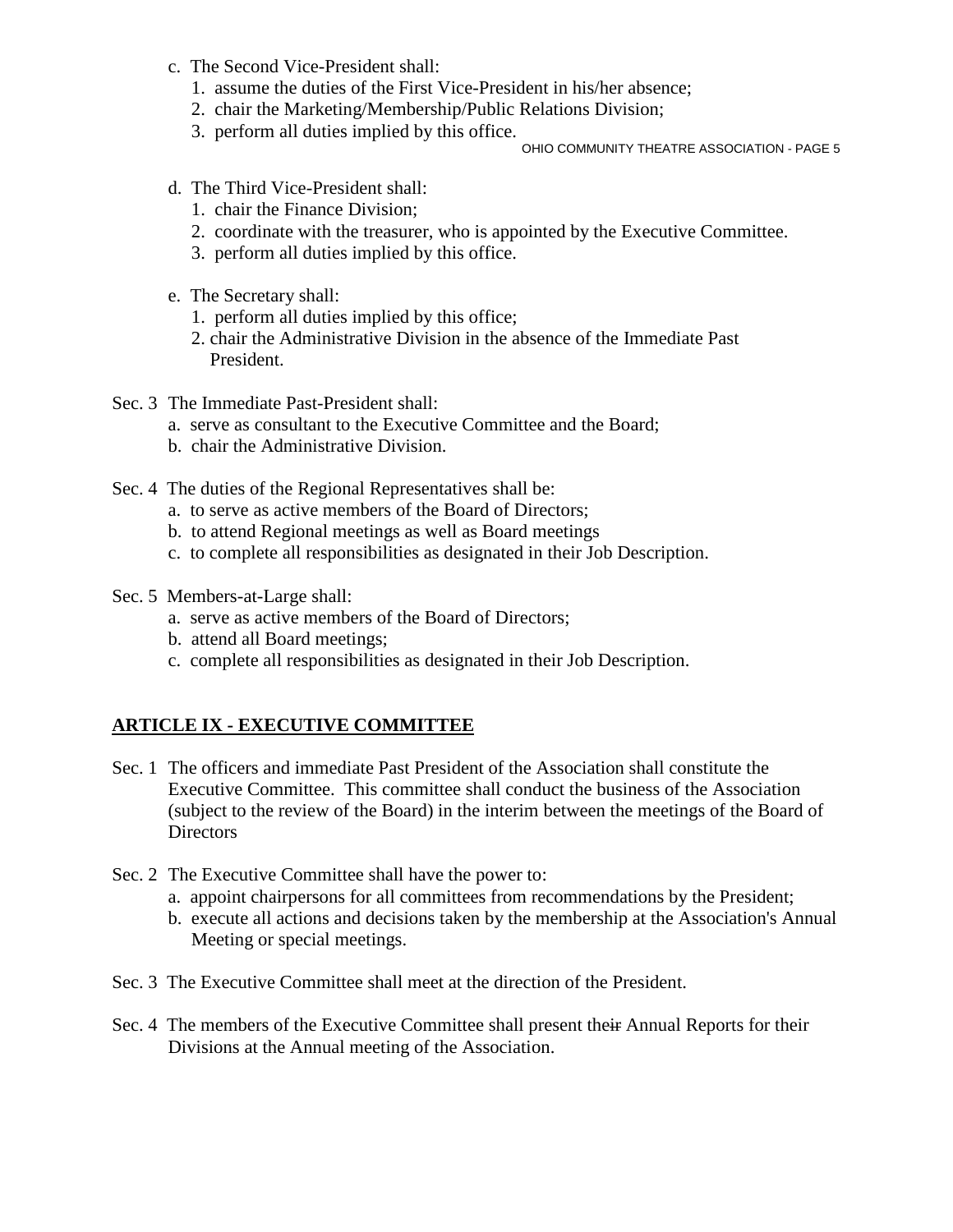## **ARTICLE X – REGIONAL REPRESENTATIVES**

The official delegates from the Member Theatres in each region shall elect no less than one representative to serve on the Board of Directors. Regions may elect as many regional representatives as they deem appropriate. Regional representatives shall be elected to a one-year term that begins at the Association's Annual Meeting.

All regional representatives shall serve on the Board of Directors. However, each region is limited to one vote cast on any issue to be determined by the Board. Regional representatives are not eligible to serve on the Board's Executive Committee.

Regional representative vacancies shall be filled through an election by the respective region's Member Theatre delegates.

## **ARTICLE XI - ORGANIZATIONAL STRUCTURE**

The Board of Directors shall divide the state into six (6) regions: Central, Northeast, Northwest, Southeast, Southwest, and West.

The Board of Directors shall develop and maintain the following Operating Divisions. Each Division shall be responsible for forming and maintaining committees designed to achieve its goals and objectives, as defined in "Policies and Procedures".

- Sec. 1 Administrative Division This division shall oversee the operation of the Association and maintain the "Policies and Procedures" manual. It consists of the Executive Committee plus other members as specified in "Policies and Procedures". The Immediate Past President shall chair the Administrative Division. In the event there is no Immediate Past President, the Association Secretary shall chair the Division.
- Sec. 2 Finance Division This division shall oversee the Financial Affairs of the Association as specified in "Policies and Procedures". The Third Vice-President shall chair the Finance Division.
- Sec. 3 Programming Division This division will provide opportunities for growth and development of members of the Association through the operation of specific programs as outlined in "Policies and Procedures". The First Vice-President shall chair the Programming Division.
- Sec. 4 Marketing/Membership/Public Relations Division This division will oversee the development of Marketing, promotion of Membership, and production of Official Publications for the Association, as outlined in "Policies and Procedures". The Second Vice-President shall chair the Marketing/Membership/Public Relations Division.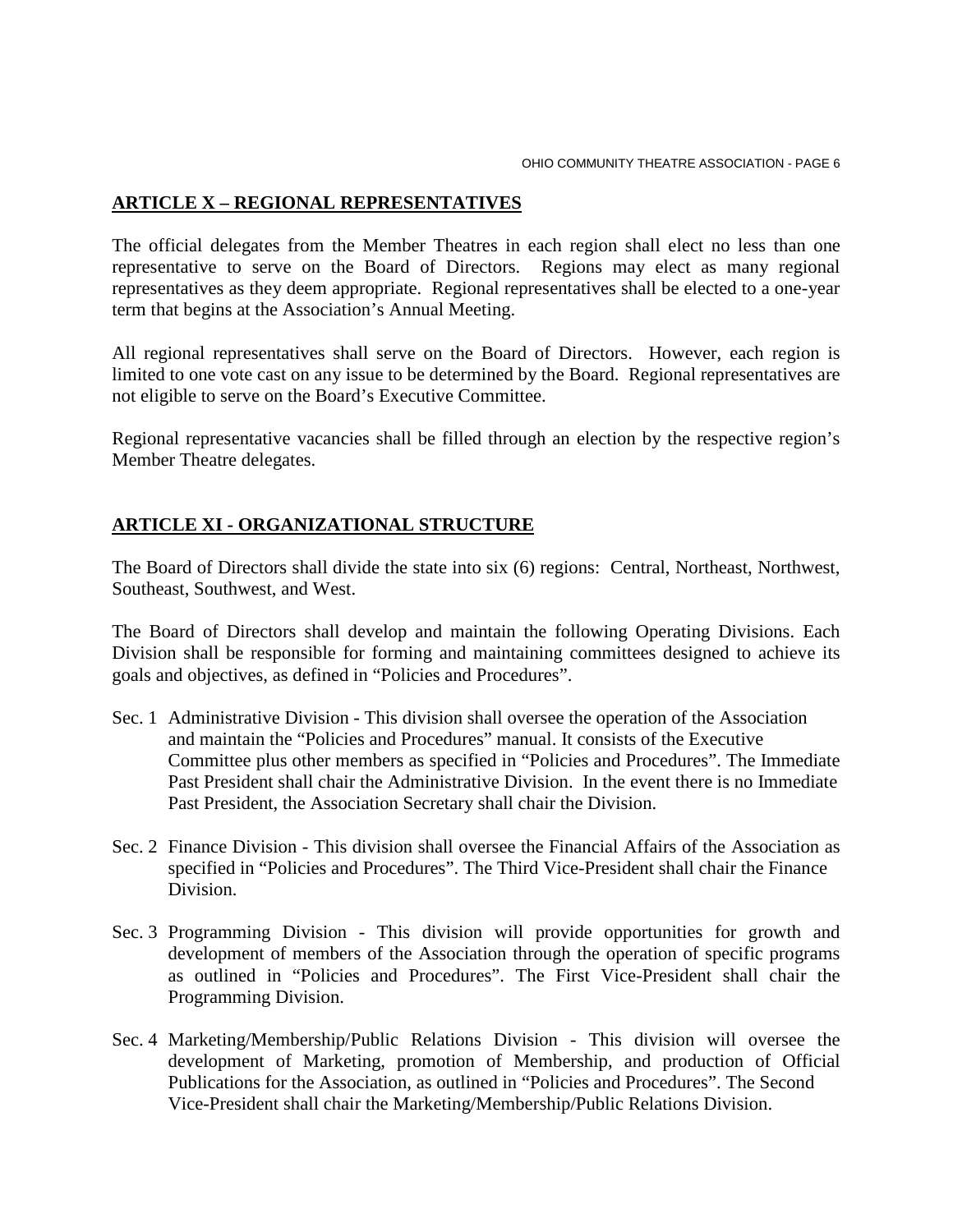## **ARTICLE XII – FINANCES**

- Sec. 1 An annual budget shall be created by the Executive Committee for approval by the full Board of Directors at the December Board meeting. Any expenditure beyond the budgeted appropriations must be approved by the Board.
- Sec. 2 In the event of an emergency, the President shall be authorized to spend up to \$200.00 without prior approval.
- Sec. 3 The Finance Division shall develop a fiscal policy to ensure the financial health of the Association, including the budget and fundraising plans. This policy shall be included in "Policies and Procedures".
- Sec. 4 An annual financial report shall be submitted to the Board, including income, expenditures, and pending income.

## **ARTICLE XIII - DUES**

- Sec. 1 The annual dues of membership categories shall be determined by the Board of Directors**,**  with the approval of the delegates at the Annual Meeting. Dues shall be reported on the OCTA Fee Schedule, which is included in "Policies and Procedures".
- Sec. 2 Membership dues shall be based on the Association's fiscal year (January 1 through December 31).

#### **ARTICLE XIV - MEETINGS**

Sec. 1 In accordance with Article IV, section 1, the Association shall hold an Annual Meeting of the Association. Additional Association meetings may be called by the Executive Committee or 30% of the Member Theatres, time and place to be determined by the Board of Directors.

The ultimate authority of the Association lies with the Member Theatres. Actions taken by the Board of Directors shall be reviewed by the delegates to the Annual Meeting, and ongoing actions may be repealed by a minimum two-third (2/3) vote of the delegates. A majority of delegates at the Annual Meeting may propose resolutions for action by the Board of Directors, who shall act on these resolution at the first meeting after the Annual Meeting.

Sec. 2 There shall be not less than six (6) regular meetings of the Board of Directors each year. A special meeting of the Board of Directors must be called by the President upon written request of seven (7) or more members of the Board of Directors or thirty percent (30%) of the Member Theatres. Such request must be in writing and state the reasons for the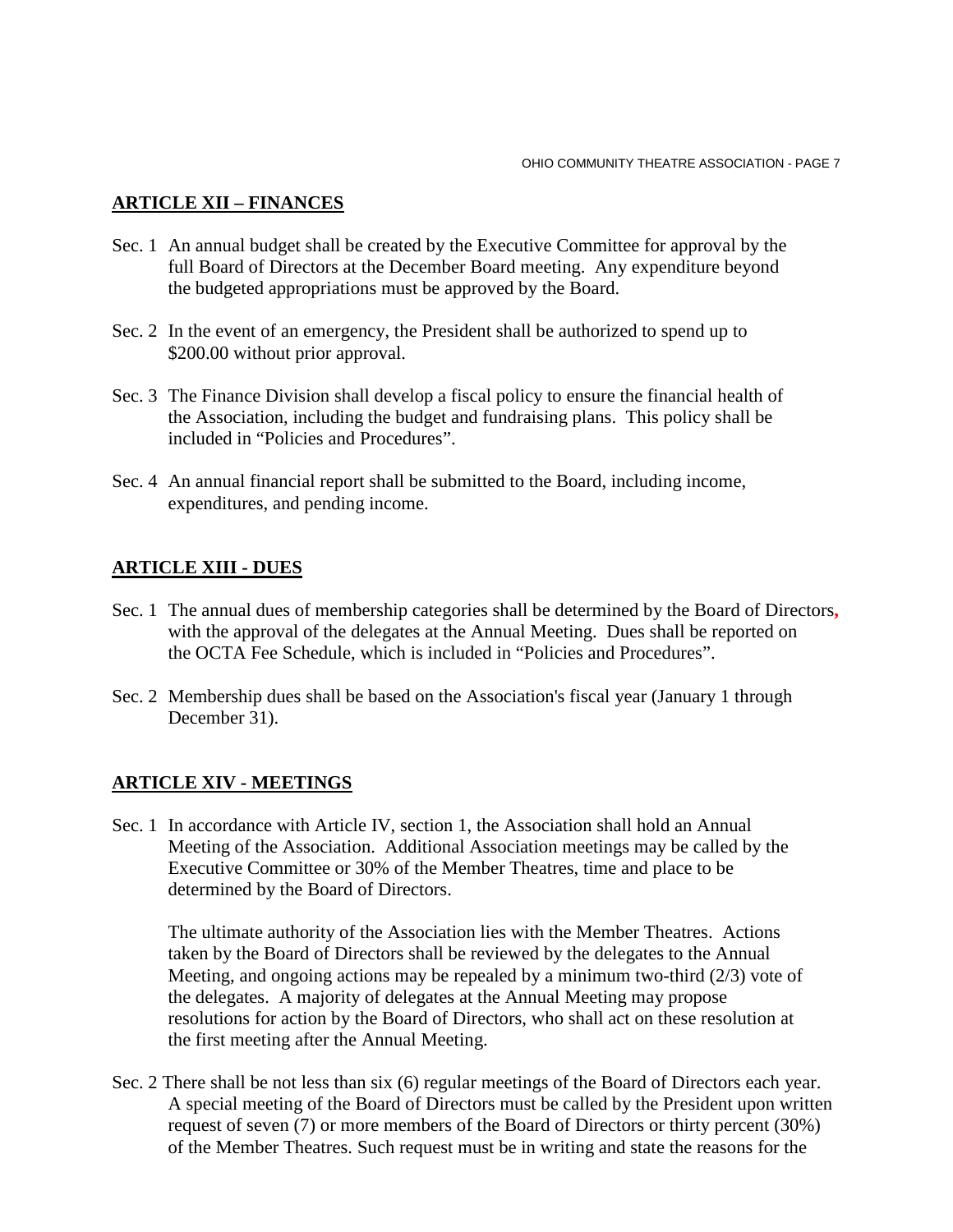meeting.

Sec. 3 Notices of, and agendas for, meetings shall be provided to members of the Board of Directors for Board meetings, and to Member Theatres for Association meetings, at least ten (10) days in advance.

OHIO COMMUNITY THEATRE ASSOCIATION - PAGE 8

Sec. 4 There will be no proxy voting allowed. A delegate must be in attendance to cast his vote.

## **ARTICLE XV - QUORUMS**

- Sec. 1 Delegates of twenty-five percent (25%) of the Member Theatres shall constitute a quorum at Association Meetings.
- Sec. 2 A majority shall constitute a quorum at the meetings of the Board of Directors and the Executive Committee.
- Sec. 3 A majority shall constitute a quorum for any and all committee and division meetings.

## **ARTICLE XVI - NOMINATION AND ELECTION OF BOARD OF DIRECTORS**

- Sec. 1 The Executive Committee shall appoint a Nominating Committee which shall consist of not less than three (3) or more than five (5) members, one of whom must be a member of the Board. It shall be the duty of this committee to prepare a slate of candidates to fill the open terms of the Board of Directors. The committee shall also prepare a slate of candidates for the Executive Committee Offices. Selections are to be made from recommendations submitted by Member Theatres and the Board of Directors to represent the state geographically on the Board of Directors, and to fulfill the needs of the divisions, in so far as is possible. The Secretary shall prepare written ballots of the nominations and the ballots shall be issued only to the verified theatre delegates.
- Sec. 2 Following the report of the Nominating Committee at the Annual meeting, additional nominations may be made from the floor, with the consent of the nominee.
- Sec. 3 Each Official Delegate shall be entitled to one vote. The voting for the Board of Directors shall be by written ballot.
- Sec. 4 The tellers shall be from the Nominating Committee, or, in, their absence, a committee appointed by the President.

# **ARTICLE XVII - VACANCIES**

- Sec. 1 A Board Member may be considered to have resigned in accordance with the attendance policy, or by written resignation by the Board member.
- Sec. 2 A vacancy in a Board member-at-large position shall be filled by an appointment by the President, with Board approval.